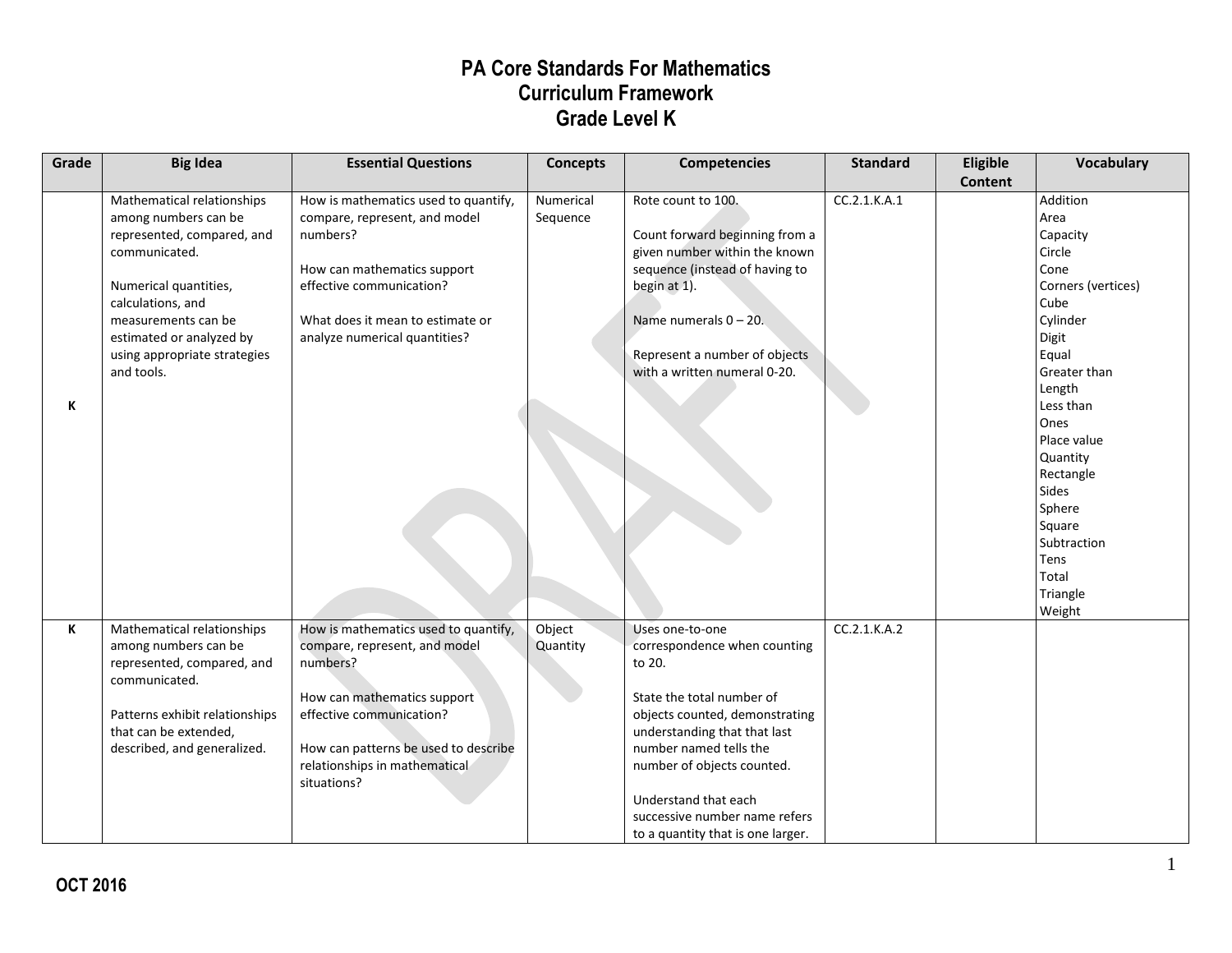| Grade | <b>Big Idea</b>                                                                                                                                                                                                                                                                                                                 | <b>Essential Questions</b>                                                                                                                                                                                                                                                                              | <b>Concepts</b>             | <b>Competencies</b>                                                                                                                                                                                                                                                                                                                                                                                                                      | <b>Standard</b> | Eligible<br>Content | Vocabulary |
|-------|---------------------------------------------------------------------------------------------------------------------------------------------------------------------------------------------------------------------------------------------------------------------------------------------------------------------------------|---------------------------------------------------------------------------------------------------------------------------------------------------------------------------------------------------------------------------------------------------------------------------------------------------------|-----------------------------|------------------------------------------------------------------------------------------------------------------------------------------------------------------------------------------------------------------------------------------------------------------------------------------------------------------------------------------------------------------------------------------------------------------------------------------|-----------------|---------------------|------------|
| K     | Mathematical relationships<br>among numbers can be<br>represented, compared, and<br>communicated.<br>Numerical quantities,<br>calculations, and<br>measurements can be<br>estimated or analyzed by<br>using appropriate strategies<br>and tools.                                                                                | How is mathematics used to quantify,<br>compare, represent, and model<br>numbers?<br>How can mathematics support<br>effective communication?<br>When is it is appropriate to estimate<br>versus calculate?<br>What makes a tool and/or strategy<br>appropriate for a given task?                        | Number<br>Comparison        | Identify whether the number of<br>objects in one group is greater<br>than, less than, or equal to the<br>number of objects in another<br>group, e.g., by using matching<br>and counting strategies.<br>Compare two numbers<br>between 1 and 10 presented as<br>written numerals.                                                                                                                                                         | CC.2.1.K.A.3    |                     |            |
| K     | Mathematical relationships<br>among numbers can be<br>represented, compared, and<br>communicated.<br>Patterns exhibit relationships<br>that can be extended,<br>described, and generalized.                                                                                                                                     | How is mathematics used to quantify,<br>compare, represent, and model<br>numbers?<br>How can mathematics support<br>effective communication?<br>How can recognizing repetition or<br>regularity assist in solving problems<br>more efficiently?                                                         | Place Value                 | Compose and decompose<br>numbers up to 19 into ten and<br>ones by using objects or<br>drawings, and record each<br>composition or decomposition<br>by a drawing or equation.                                                                                                                                                                                                                                                             | CC.2.1.K.B.1    |                     |            |
| К     | Mathematical relationships<br>among numbers can be<br>represented, compared, and<br>communicated.<br>Mathematical relationships<br>can be represented as<br>expressions, equations and<br>inequalities in mathematical<br>situations.<br>Patterns exhibit relationships<br>that can be extended,<br>described, and generalized. | How is mathematics used to quantify,<br>compare, represent, and model<br>numbers?<br>How can mathematics support<br>effective communication?<br>How are relationships represented<br>mathematically?<br>How can recognizing repetition or<br>regularity assist in solving problems<br>more efficiently? | Addition and<br>Subtraction | Represent addition and<br>subtraction with objects,<br>fingers, mental images, and<br>drawings, sounds acting out<br>situations, verbal explanations,<br>expressions, or equations.<br>Decompose numbers less than<br>or equal to 10 into pairs in more<br>than one way, by using objects<br>or drawings, and record each<br>decomposition by a drawing or<br>equation.<br>Find the number that makes 10,<br>for any number from 1 to 9, | CC.2.2.K.A.1    |                     |            |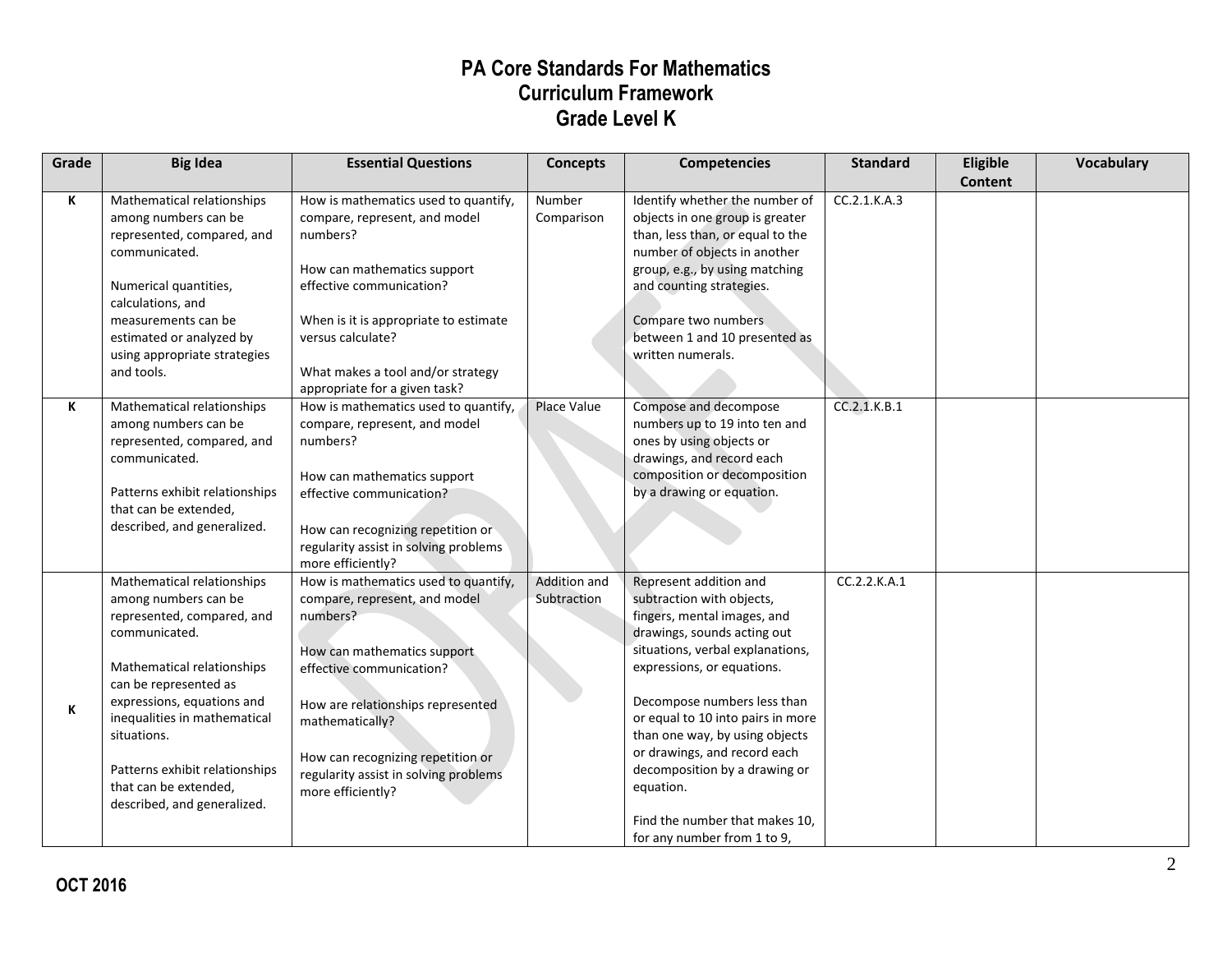| Grade | <b>Big Idea</b>                                                                                                                 | <b>Essential Questions</b>                                                                                                                                                                                                                                                                                                                                                                      | <b>Concepts</b>                                    | <b>Competencies</b>                                                                                                                                                                                                                                                                                                                                                                                                        | <b>Standard</b> | Eligible<br><b>Content</b> | <b>Vocabulary</b> |
|-------|---------------------------------------------------------------------------------------------------------------------------------|-------------------------------------------------------------------------------------------------------------------------------------------------------------------------------------------------------------------------------------------------------------------------------------------------------------------------------------------------------------------------------------------------|----------------------------------------------------|----------------------------------------------------------------------------------------------------------------------------------------------------------------------------------------------------------------------------------------------------------------------------------------------------------------------------------------------------------------------------------------------------------------------------|-----------------|----------------------------|-------------------|
|       |                                                                                                                                 |                                                                                                                                                                                                                                                                                                                                                                                                 |                                                    | when added to the given<br>number, by using objects or<br>drawings, and record the<br>answer with a drawing or<br>equation.<br>Solve addition and subtraction<br>word problems, and add and<br>subtract within 10, by using<br>objects or drawings to<br>represent the problem.                                                                                                                                            |                 |                            |                   |
| К     | Patterns exhibit relationships<br>that can be extended,<br>described, and generalized.                                          | How can patterns be used to describe<br>relationships in mathematical<br>situations?<br>How can recognizing repetition or<br>regularity assist in solving problems<br>more efficiently?                                                                                                                                                                                                         | Two- and<br>Three-<br>Dimensional<br>Shapes        | Identify shapes as two-<br>dimensional or three-<br>dimensional.<br>Name shapes regardless of their<br>orientations or overall size.<br>Use simple shapes to compose<br>larger shapes.                                                                                                                                                                                                                                     | CC.2.3.K.A.1    |                            |                   |
| К     | Geometric relationships can<br>be described, analyzed, and<br>classified based on spatial<br>reasoning and/or<br>visualization. | How are spatial relationships,<br>including shape and dimension, used<br>to draw, construct, model, and<br>represent real situations or solve<br>problems?<br>How can geometric properties and<br>theorems be used to describe, model,<br>and analyze situations?<br>How can the application of the<br>attributes of geometric shapes<br>support mathematical reasoning and<br>problem solving? | Two- and<br>Three-<br><b>Dimensional</b><br>Shapes | Describe objects in the<br>environment using names of<br>shapes and describe the relative<br>positions of these objects using<br>terms such as above, below,<br>beside, in front, behind, and<br>next to.<br>Analyze and compare two-and<br>three-dimensional shapes, in<br>different sizes and orientations,<br>using informal language to<br>describe their similarities,<br>differences, parts and other<br>attributes. | CC.2.3.K.A.2    |                            |                   |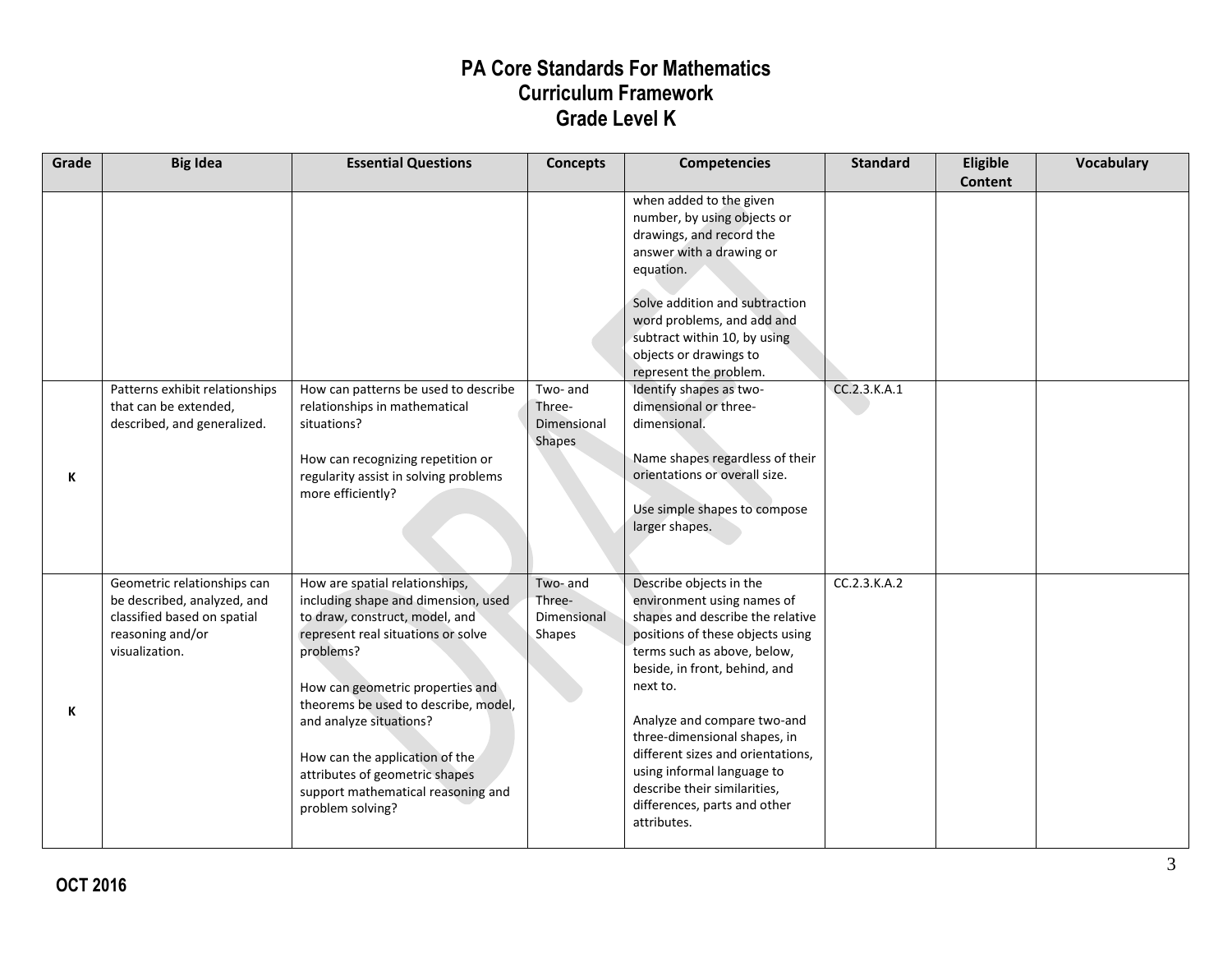| Grade | <b>Big Idea</b>                                                                                                                                                                                                                                                                                                                                                                                                                                                                | <b>Essential Questions</b>                                                                                                                                                                                                                                                                                                                                                                                                                                                                                                                                                               | <b>Concepts</b>                       | <b>Competencies</b>                                                                                                                                                                                                                                             | <b>Standard</b> | Eligible<br><b>Content</b> | Vocabulary |
|-------|--------------------------------------------------------------------------------------------------------------------------------------------------------------------------------------------------------------------------------------------------------------------------------------------------------------------------------------------------------------------------------------------------------------------------------------------------------------------------------|------------------------------------------------------------------------------------------------------------------------------------------------------------------------------------------------------------------------------------------------------------------------------------------------------------------------------------------------------------------------------------------------------------------------------------------------------------------------------------------------------------------------------------------------------------------------------------------|---------------------------------------|-----------------------------------------------------------------------------------------------------------------------------------------------------------------------------------------------------------------------------------------------------------------|-----------------|----------------------------|------------|
|       |                                                                                                                                                                                                                                                                                                                                                                                                                                                                                | How can geometric properties and<br>theorems be used to describe, model,<br>and analyze situations?                                                                                                                                                                                                                                                                                                                                                                                                                                                                                      |                                       | Model shapes in the world by<br>building shapes from<br>components and drawing<br>shapes.                                                                                                                                                                       |                 |                            |            |
| K     | Numerical quantities,<br>calculations, and<br>measurements can be<br>estimated or analyzed by<br>using appropriate strategies<br>and tools.<br>Measurement attributes can<br>be quantified, and estimated<br>using customary and non-<br>customary units of measure.<br>Mathematical relations and<br>functions can be modeled<br>through multiple<br>representations and analyzed<br>to raise and answer<br>questions.<br>Data can be modeled and<br>used to make inferences. | What does it mean to estimate or<br>analyze numerical quantities?<br>What makes a tool and/or strategy<br>appropriate for a given task?<br>Why does "what" we measure<br>influence "how" we measure?<br>In what ways are the mathematical<br>attributes of objects or processes<br>measured, calculated and/or<br>interpreted?<br>How can data be organized and<br>represented to provide insight into<br>the relationship between quantities?<br>How does the type of data influence<br>the choice of display?<br>How can probability and data analysis<br>be used to make predictions? | Measureable<br>Attributes             | Describe measurable attributes<br>of objects, such as length,<br>weight, area or capacity.<br>Describe several measurable<br>attributes of a single object.<br>Compare two objects with a<br>measureable attribute in<br>common and describe the<br>difference. | CC.2.4.K.A.1    |                            |            |
| K     | Numerical quantities,<br>calculations, and<br>measurements can be<br>estimated or analyzed by<br>using appropriate strategies<br>and tools.<br>Mathematical relations and                                                                                                                                                                                                                                                                                                      | What does it mean to estimate or<br>analyze numerical quantities?<br>What makes a tool and/or strategy<br>appropriate for a given task?<br>How can data be organized and<br>represented to provide insight into                                                                                                                                                                                                                                                                                                                                                                          | Object<br>Classification<br>and Count | Classify up to 20 objects using<br>one attribute into categories;<br>display the number of objects in<br>each category; count and<br>compare the quantities of each<br>category and describe the<br>difference.                                                 | CC.2.4.K.A.4    |                            |            |